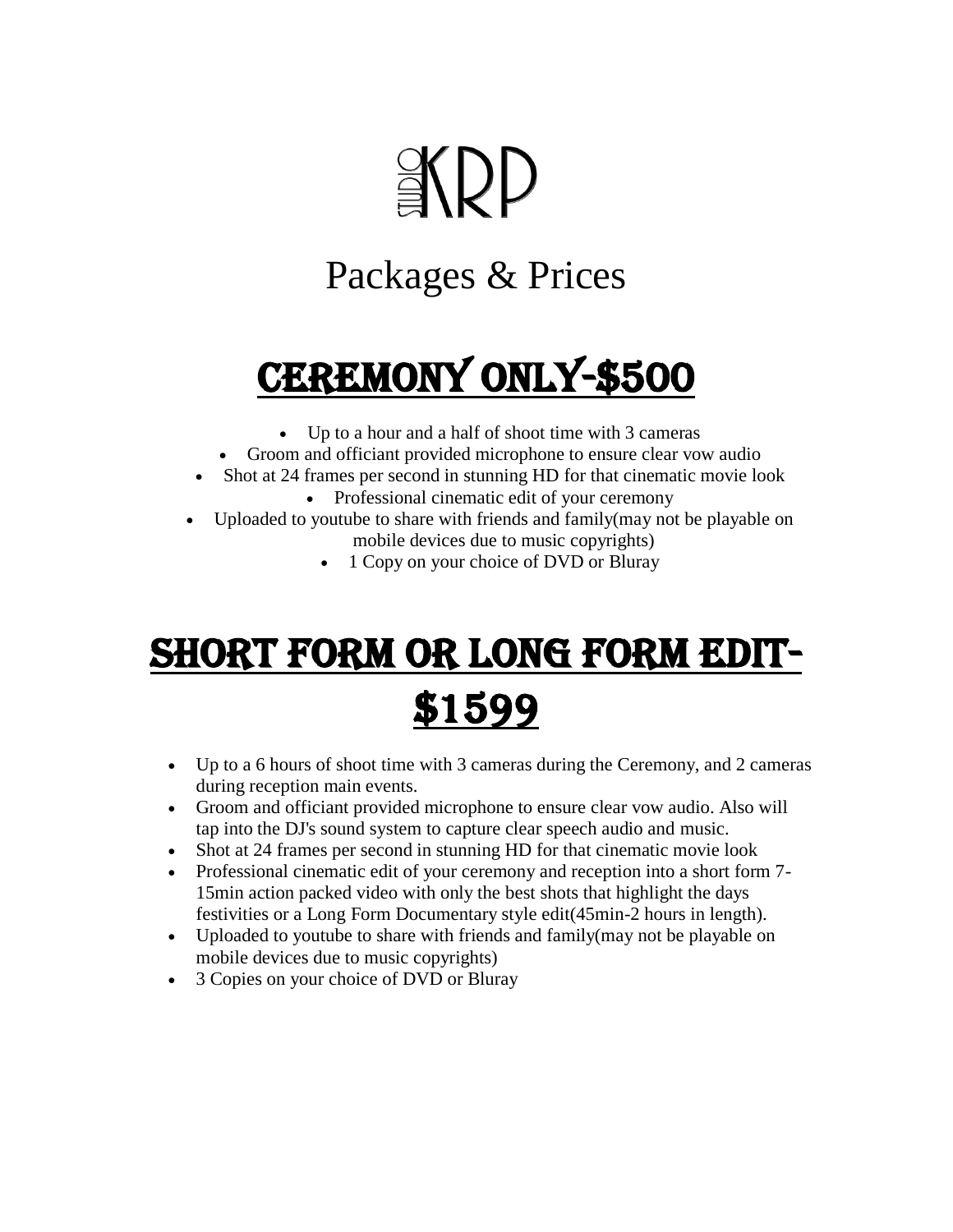# Long & Short Form Edit- \$1999

- Up to a 8 hours of shoot time with 3 cameras during the Ceremony, and 2 cameras during reception main events.
- Groom and officiant provided microphone to ensure clear vow audio. Also will tap into the DJ's sound system to capture clear speech audio and music.
- Shot at 24 frames per second in stunning HD for that cinematic movie look
- Professional cinematic edit of your ceremony and reception into a short form 7- 15min action packed video with only the best shots that highlight the days festivities.
- Long form edit which means you will also get all footage edited documentary style so you can relive every touching moment we shot
- Uploaded to youtube to share with friends and family (may not be playable on mobile devices due to music copyrights)
- 5 Copies on your choice of DVD or Bluray

### Full Day Coverage-\$2499

- Up to a 10 hours of shoot time with pre-ceremony coverage, 3 cameras during the Ceremony, and 2 cameras during reception main events.
- Groom and officiant provided microphone to ensure clear vow audio. Also will tap into the DJ's sound system to capture clear speech audio and music.
- Shot at 24 frames per second in stunning HD for that cinematic movie look
- Professional cinematic edit of your ceremony and reception into a short form 7- 15min action packed video with only the best shots that highlight the days festivities.
- Long form edit which means you will also get all footage edited documentary style so you can relive every touching moment we shot
- Uploaded to youtube to share with friends and family (may not be playable on mobile devices due to music copyrights)
- 10 Copies on your choice of DVD or Bluray